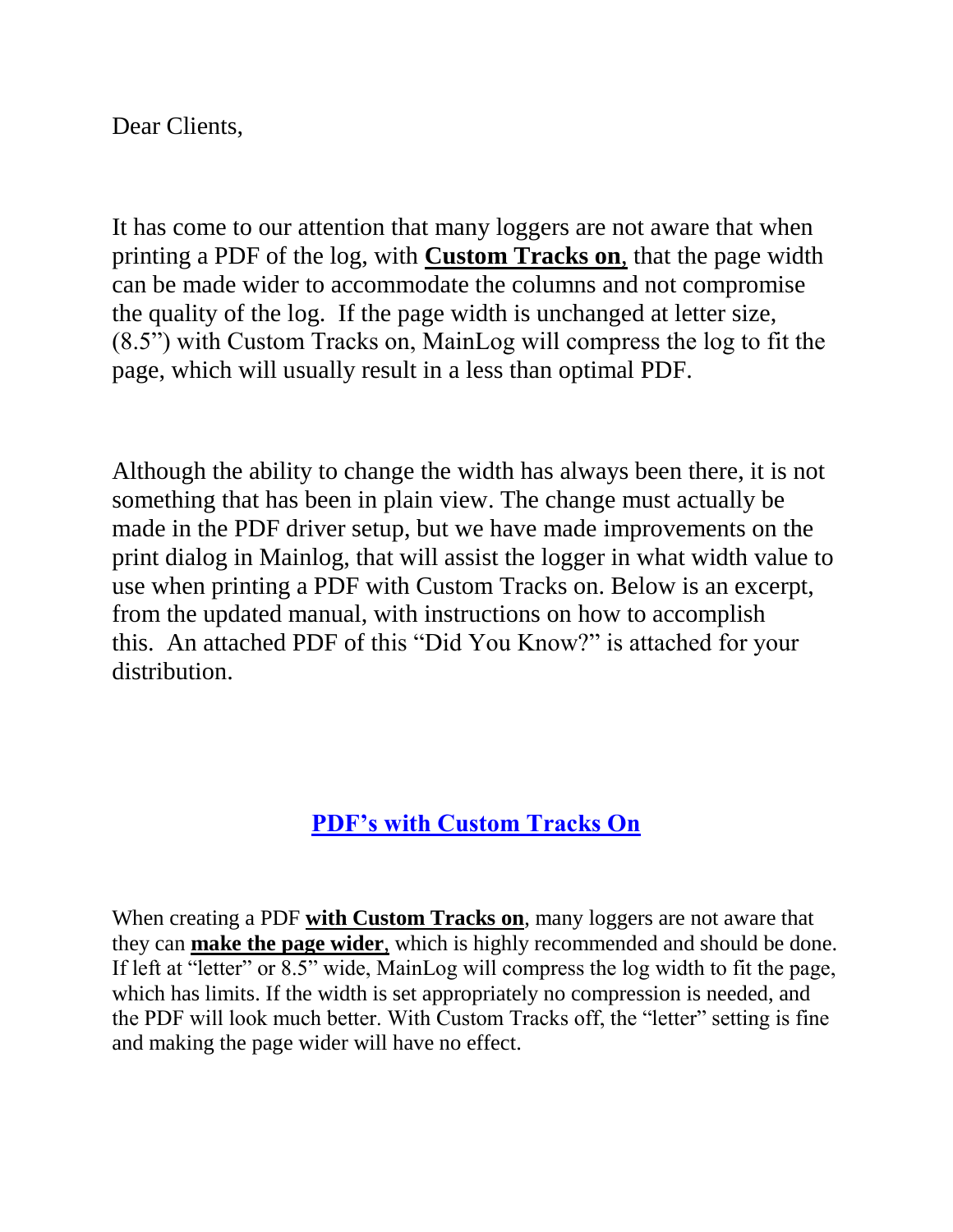**With Custom Tracks on**, click **File/Print**. The print dialog will display the width value needed to properly print the PDF. It will also display the length (height) of the print job which can be used to minimize page breaks on the PDF. (200 inches max)



Click on **"Setup Printer**" and select the PDF printer driver. Next go to **"Properties"** and select **"Advanced"**. Set the **"Paper Size"** to **"PostScript Custom Page Size".** Change the **"Width"** to the recommended value and, if needed, the height (length) to minimize page breaks. Then click **"OK"** on each of the dialogs, then **"Print".**